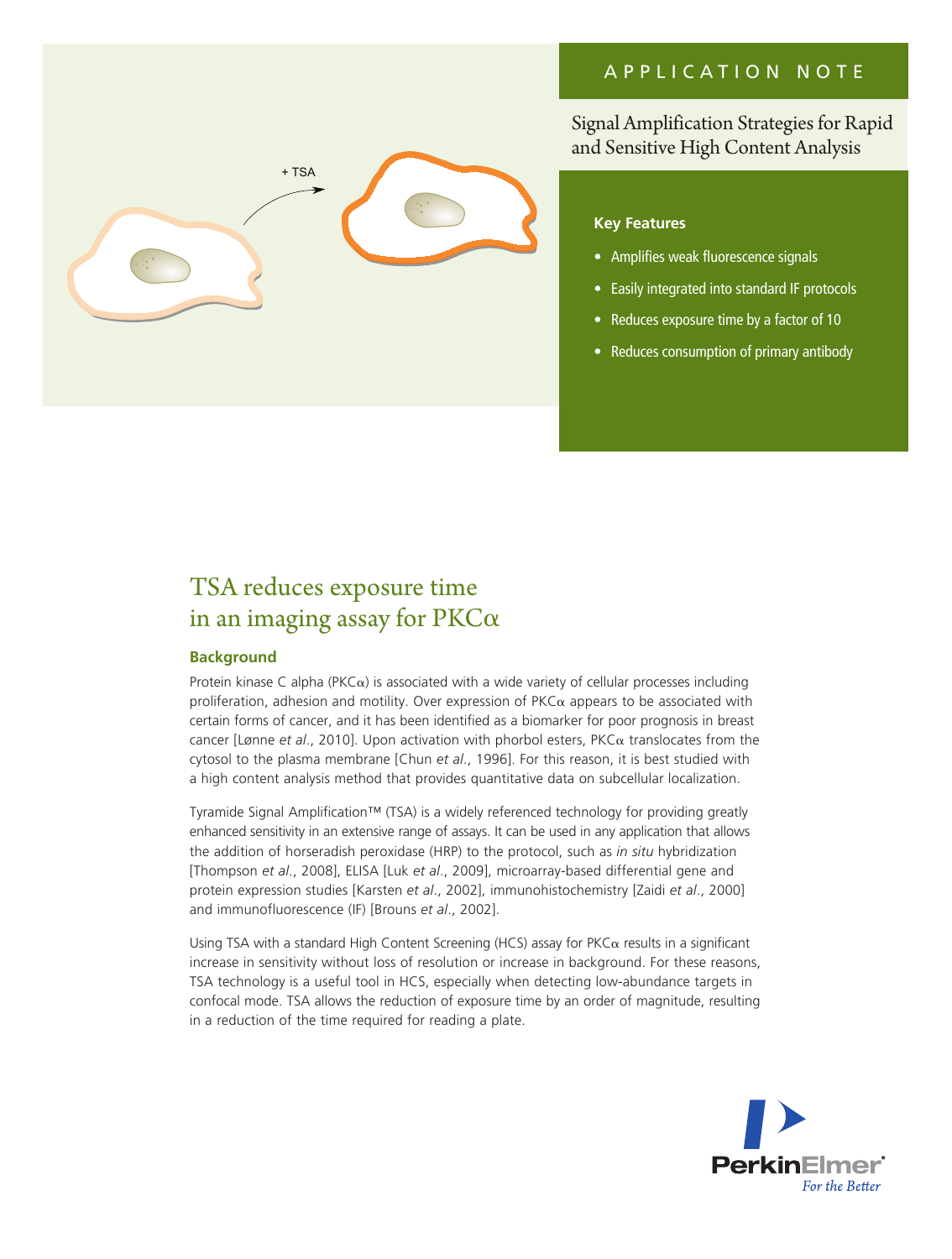#### **Application**

We have used the TSA Plus Cyanine 3 Kit (PerkinElmer) for signal enhancement in the PKC $\alpha$  activation assay (Cellomics® PKC $\alpha$  Activation HCS Reagent Kit, Thermo Scientific<sup>®</sup>) which is a standard IF protocol. HeLa cells were seeded into a 384 CellCarrier™ microtiter plate (PerkinElmer) at a density of 10,000 cells per well and cultured overnight. PKC $\alpha$  was activated by treatment with phorbol 12-myristate-13-acetate (PMA). After 10 minutes of compound incubation at various concentrations, cells were fixed using 3.7 % formaldehyde. The cells were permeabilized with 0.2 % Triton X-100 and

labeled with anti-PKC $\alpha$  primary monoclonal antibody followed by an HRP labeled secondary antibody (PerkinElmer). Finally, cells were incubated in Cyanine 3 TSA working solution. Both antibodies were used at various concentrations to identify the optimal staining conditions.

To reference against a non-amplified signal, cells were labeled with DyLight 549 coupled secondary antibody. Nuclei were stained using 10 µM Hoechst 33342 dye solution. The plate was imaged on the Operetta® High Content Screening system in confocal fluorescence mode using the 20X high NA objective.





Five fields per well were imaged and analyzed (Figures 1-3).

 $PKC\alpha$  is localized in the cytoplasm and then translocates to the plasma membrane upon compound stimulation. We showed that TSA amplification did not influence the localization of PKC $\alpha$  signal (Figure 2), but reduced the exposure time by a factor of ten. Furthermore, TSA amplification allowed for 5X less primary antibody to be used compared to the standard protocol. Translocation of  $PKC\alpha$  upon PMA treatment was

clearly detectable both with and without amplification.

For quantification of  $PKC\alpha$  activation, we used the texture image analysis module "SER Ridge" in the Harmony® image analysis software to identify typical membrane shaped "ridges" of 3 pixel width (Figure 3). The calculated signal, based on the frequency and intensity of identified ridges, represented  $PKC\alpha$ association with cell membranes. The assay showed the same dynamic range with and without TSA amplification, however, the TSA results had a slightly increased signal to background ratio.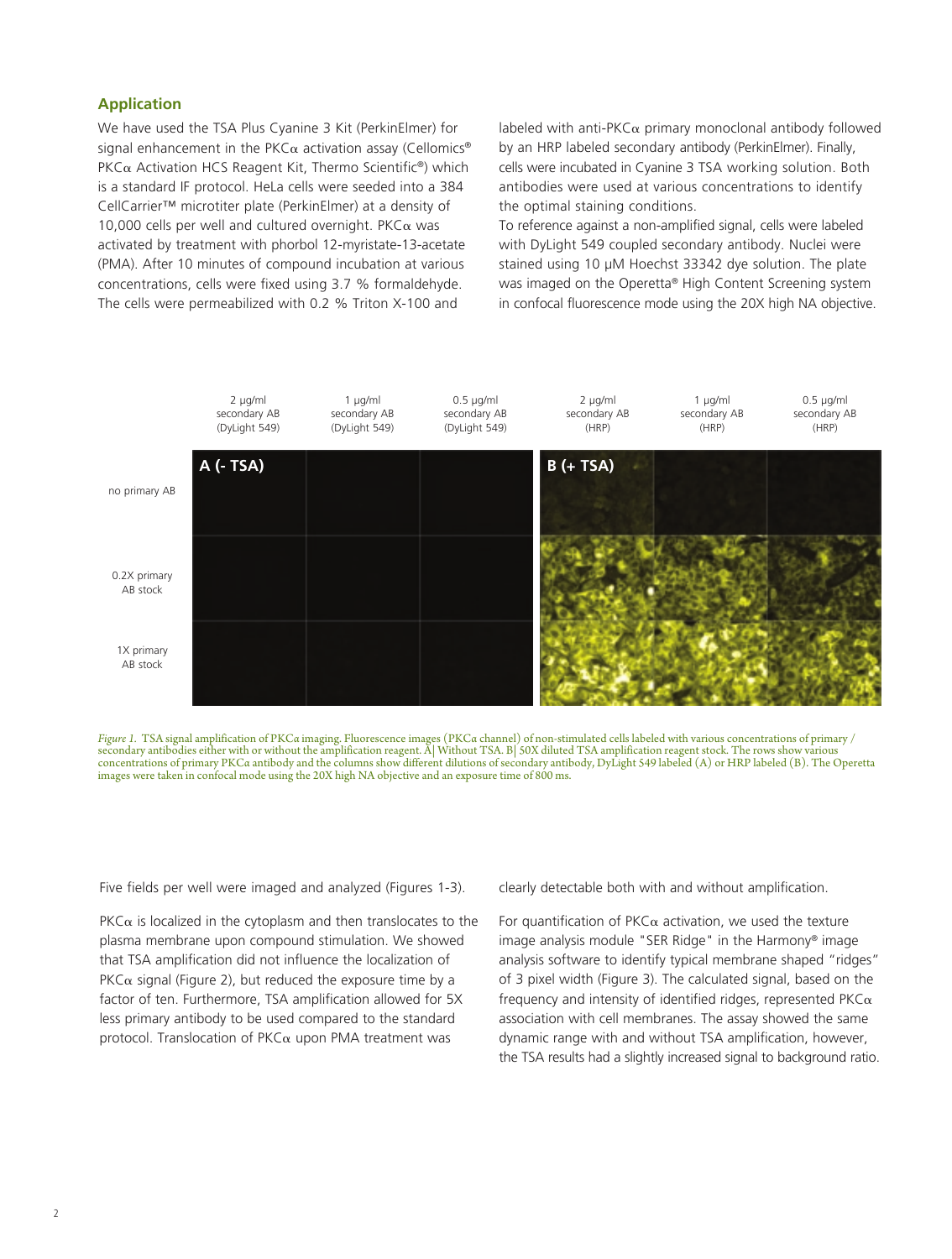Unstimulated

#### Stimulation with 800 mM PMA



Standard detection, **8.0 s exposure**

1X primary AB stock 2 µg/ml secondary AB (DyLight 549)

TSA amplified detection, **0.8 s exposure**

0.2X primary AB stock 1 µg/ml secondary AB (HRP) 0.02X TSA stock

Figure 2. Comparison of PKCa signal without and with TSA amplification. Images show false color overlays of nuclei (Hoechst, blue) and PKCa (yellow). A, B |<br>Non-amplified PKCa signal obtained using an exposure time of 8 s objective in confocal mode. B, D  $\vert$  Cells were stimulated with 800 mM PMA. A, C  $\vert$  Cells were not stimulated.



*Figure 3.* Quantification of signal amplified PKCα activation in HeLa cells stimulated with PMA. The texture analysis module in the Harmony software was used to identify typical membrane shaped "ridges" of 3 pixel width.

### **Conclusions**

We present here the integration of the Tyramide Signal Amplification (TSA) kit into a typical antibody-based high content imaging assay, activation of  $PKC\alpha$ . The TSA enhanced signal of  $PKC\alpha$  resulted in a significant increase in sensitivity, with an increased signal to background ratio and without loss of resolution. No adaptation of the image analysis strategy was necessary and cytosolic and plasma membrane signal detection allowed for reliable quantification of  $PKC\alpha$  activation. Fluorescence signal amplification using TSA is a valuable tool for high content assays that suffer from weak fluorescence signals and require long exposure times.